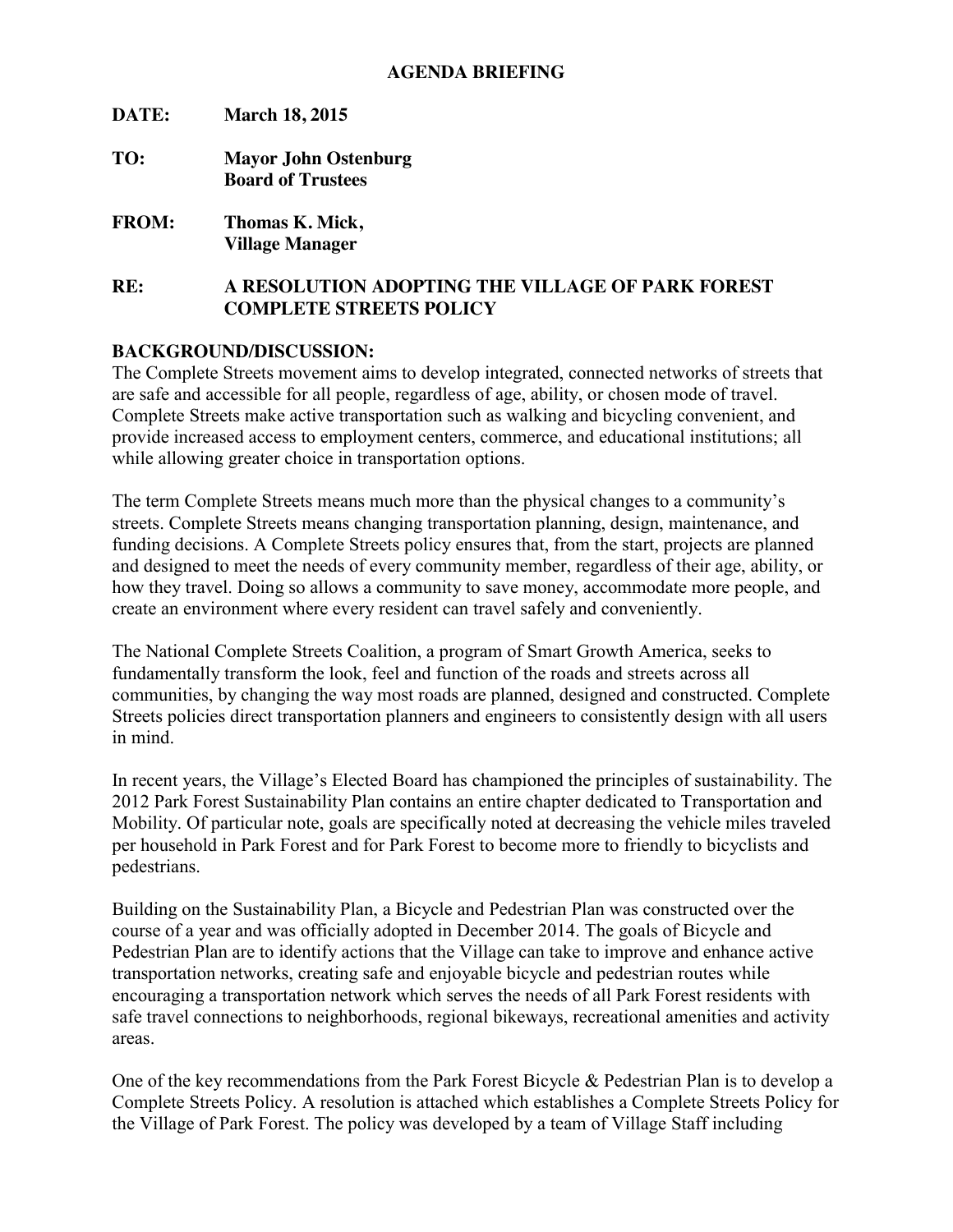representatives from Economic Development and Planning, Public Works, and Recreation and Parks.

# **SCHEDULE FOR CONSIDERATION:**

This matter will be on the agendas of the March 23<sup>rd</sup> Rules and Regular Board Meetings for Board consideration and approval.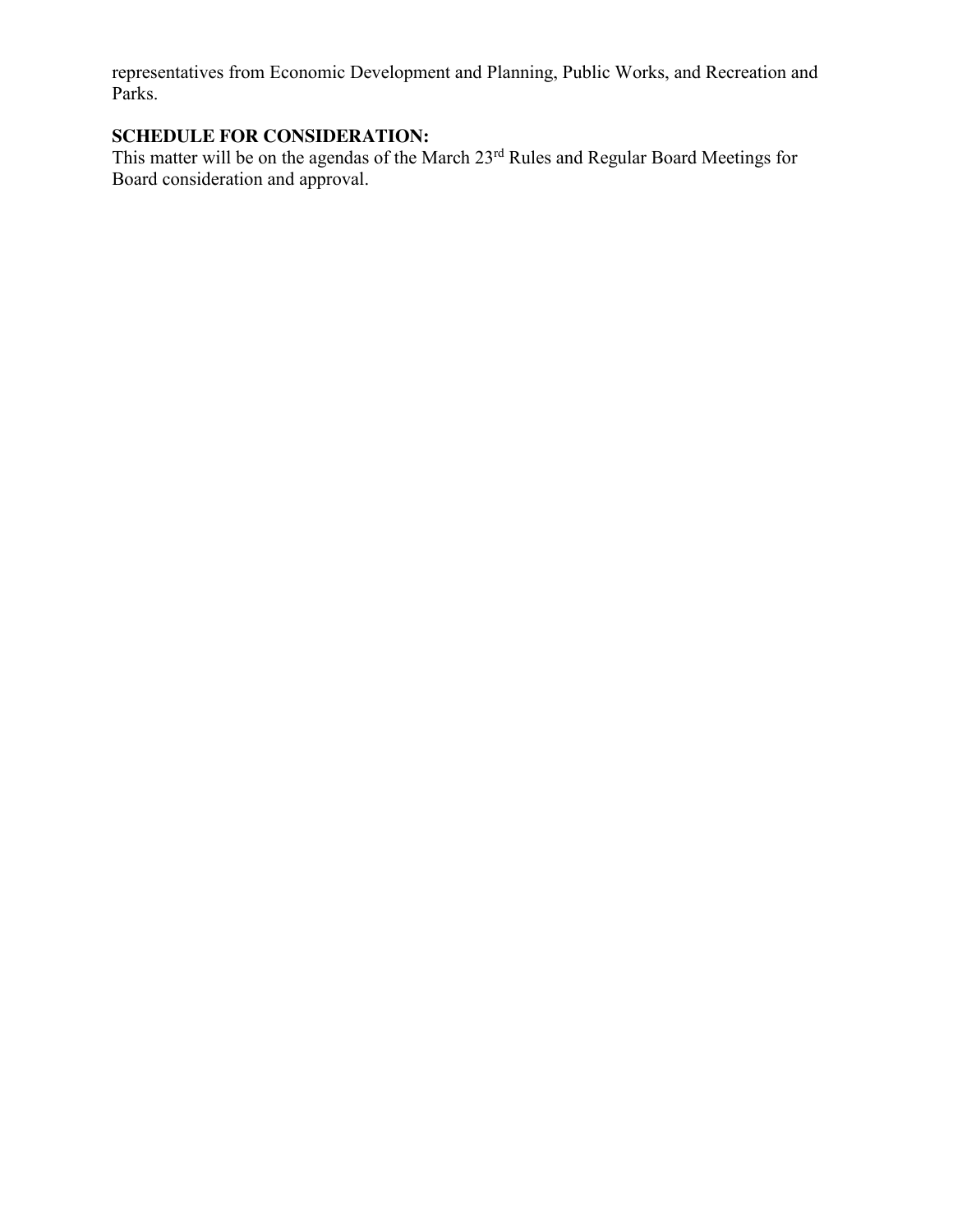## **A RESOLUTION ADOPTING THE VILLAGE OF PARK FOREST COMPLETE STREETS POLICY**

- **WHEREAS**, Park Forest has a history of creating long-range planning documents that have been used successfully to help guide growth and redevelopment; and
- **WHEREAS**, in 2012, the Village Board adopted "Growing Green," a community-wide Sustainability Plan, which called for improvement of the bicycle and pedestrian environment, among other recommendations; and
- **WHEREAS**, in December 2014, the Village Board adopted the Park Forest Bicycle and Pedestrian Plan, which calls for, among other things, the adoption of a Complete Streets policy; and
- **WHEREAS**, Complete Streets are designed to improve mobility, access, and connectivity for persons traveling by all modes, encourage healthy lifestyles, increase safety for all users, enhance neighborhoods, businesses, and institutions, and advance the quality of life for all Park Forest citizens and visitors; and
- **WHEREAS**, developing Complete Streets is a priority on all corridors and routes. Transportation and development projects shall be treated as an opportunity to offer improvements in access and connectivity by all modes of travel to Park Forest's services, businesses, neighborhoods, schools, parks, trails, and adjacent communities; and
- **WHEREAS**, Park Forest is a key connection point for the Old Plank Road Trail, a regional multi-use trail that encourages local development, promotes healthy lifestyles and brings many visitors to our community on foot and by bicycle; and
- **WHEREAS**, streets are a key public space, shape the experience of residents of and visitors to the Village of Park Forest, directly affect public health and welfare, and provide the framework for current and future development.

**BE IT RESOLVED** by the Mayor and Village Board of Trustees of the Village of Park Forest, Cook and Will Counties as follows:

## **Section 1: Complete Streets Policy**

## **Vision**

This Complete Streets Policy shall direct the Village of Park Forest to develop and provide a safe and accessible, well-connected and visually attractive surface transportation network, that balances the needs of all users, including: motorists, pedestrians, bicyclists, public transportation riders and drivers, emergency vehicles, freight carriers, agricultural vehicles and land uses and promote a more livable community for people of all ages and abilities, including children, youth, families, older adults and individuals with disabilities.

## **Purpose**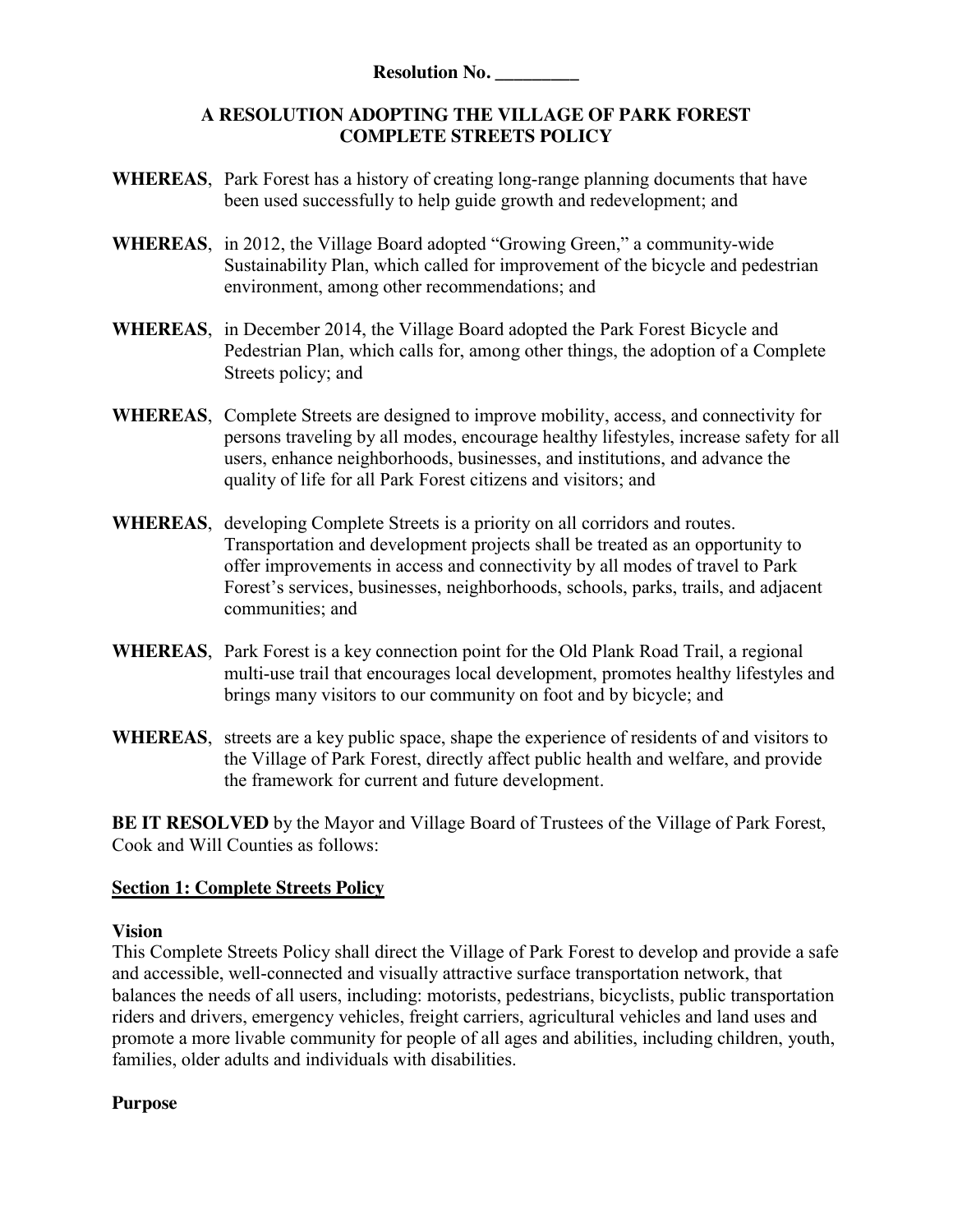This policy is intended to ensure that all planning, scoping, programming, design, right-of-way acquisition, construction, construction engineering, reconstruction, operation and maintenance activities produce safe and accessible surface transportation network improvements that allow all users of the public right of way to safely and conveniently reach their destination regardless of their chosen mode of transportation. This policy is also intended to encourage walking and biking, producing the health benefits that result from these types of activities, help reduce the demand for fossil fuels, ease traffic congestion, reduce wear on roadways, improve air quality and make streets and public and private spaces more attractive for businesses and customers and increase economic activity.

#### **Definitions**

For the purpose of this section, the following definitions shall apply unless the context clearly indicates or requires a different meaning.

*Complete Street* – a street that is designed and operated to enable safe access for all Users, so that pedestrians, bicyclists, motorists and public transportation users of all ages and abilities are able to safely and conveniently move upon, along and across a street.

*Complete Street Infrastructure* – design features that contribute to a safe, convenient, or comfortable travel experience for Users, including but not limited to features such as: sidewalks; shared use paths; bicycle lanes; automobile lanes; paved shoulders; street trees and landscaping; planting strips; curbs; accessible curb ramps; crosswalks; refuge islands; pedestrian and traffic signals, including countdown and accessible signals; signage; street furniture; bicycle parking facilities; public transportation stops and facilities; transit priority signal; traffic calming devices such as rotary circles, traffic bumps, and surface treatments such as paving blocks, textured asphalt and concrete; narrow vehicle lanes; raised medians; and dedicated transit lanes.

*Street* – any right-of-way, public or private, including arterials, connectors, alleys, ways, lanes and roadways by any other designation, as well as bridges, tunnels and any other portions of the transportation network.

*Project* – the construction, reconstruction, retrofit, maintenance, alteration, repair of any Street or Public Way, and includes the planning, design, approval, and implementation processes. Project does not include minor routine upkeep such as cleaning, sweeping, mowing, spot repair, or interim measures on detour routes.

*Users* – individuals that use Streets, including motorists, pedestrians, bicyclists, public transportation riders and drivers, emergency vehicles, freight carriers agricultural vehicles and people of all ages and abilities, including children, youth, families, older adults and individuals with disabilities.

*Public Way* – any transportation improvement accessible by the public; including but not limited to parks and public lands.

## **Planning**

The Village will incorporate Complete Streets principles into the Village's Comprehensive Plan, area plans, transportation plans, the Unified Development Ordinance, standards and specifications, documents and other plans, manuals, rules, regulations and programs as appropriate.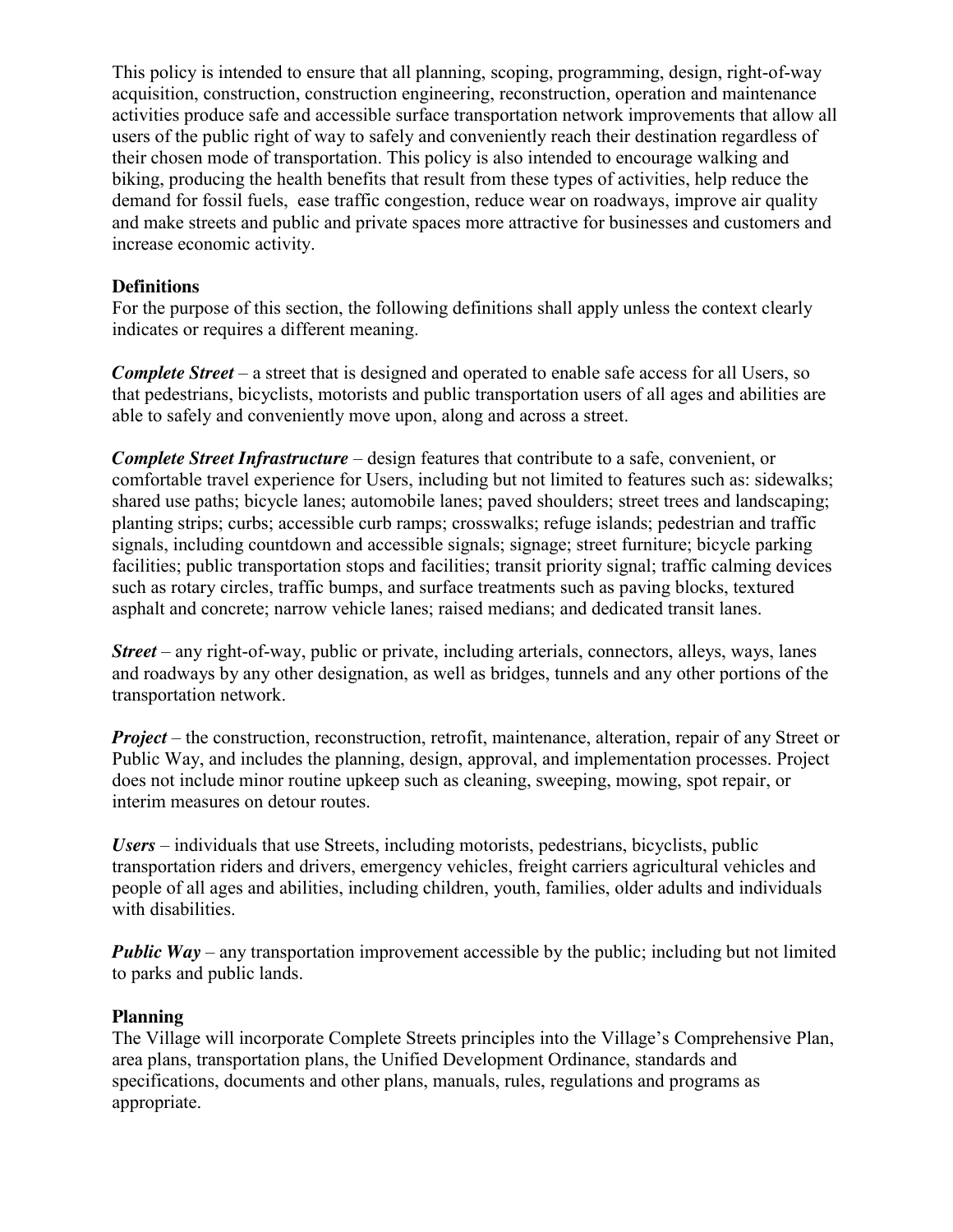#### **Projects and Phases**

The Village of Park Forest shall approach every transportation and transportation-related improvement and project phase as an opportunity to create safer, more accessible streets for all users. These phases include, but are not limited: planning, scoping, programming, design, rightof-way acquisition, construction, construction engineering, reconstruction, operation and maintenance.

Other changes to transportation facilities on streets and rights-of-way, including capital improvements and major maintenance (resurfacing & reconstruction) must also be included. Complete Streets principles will be applied on all new Village projects, privately funded development and incrementally on existing streets through a series of small improvements and activities over time.

Maximum financial flexibility is important to implement Complete Streets principles. All sources of transportation funding, public and private, should be drawn upon to implement Complete Streets within the Village of Park Forest

It is understood that maintenance activities do not necessarily trigger requirements for major street improvements and should not be expected to do so. However, maintenance activities do present some opportunities that can improve the environment for other roadway users.

## **Exceptions**

Any exception to this policy must be approved by Village Staff and be documented to indicate the basis for the decision. Such documentation shall be publicly available. Additional review by the Village Board of Trustees will be done if necessary. Exceptions for private projects must be considered by the Plan Commission and the Board of Trustees. The following are exceptions that may be considered:

- An affected roadway prohibits by law the use by pedestrians and bicyclists (such as state & federal limited-access highways) in which case a greater effort shall be made to accommodate those specified users elsewhere, including on roadways that cross or otherwise intersect with the affected roadway.
- The costs of providing accommodation for some travel modes are excessively disproportionate to the need or probable use by those modes.
- Where the construction is not practically feasible or cost effective because of unreasonable adverse impacts on the environment or on neighboring land uses including impact from right-of-way acquisition.
- Where routine maintenance of the transportation network does not change the roadway geometry or operations, such as mowing, sweeping and spot repair.
- There is a reasonable and equivalent project along the same corridor, effectively serving the same destinations and providing the same access and mobility, which is already programmed to provide facilities, therefore exempting the project at hand.

## **Design**

The Village of Park Forest shall follow accepted or adopted design standards and use the best and latest design standards available, including but not limited to, existing design guidance from: Illinois Department of Transportation, American Association of State Highway and Transportation Officials, Federal Highway Administration, the Institute of Transportation Engineers, National Association of City Transportation Officials, the Americans with Disabilities Act, the Public Right-of-Way Accessibility Guidelines, and the Active Transportation Alliance.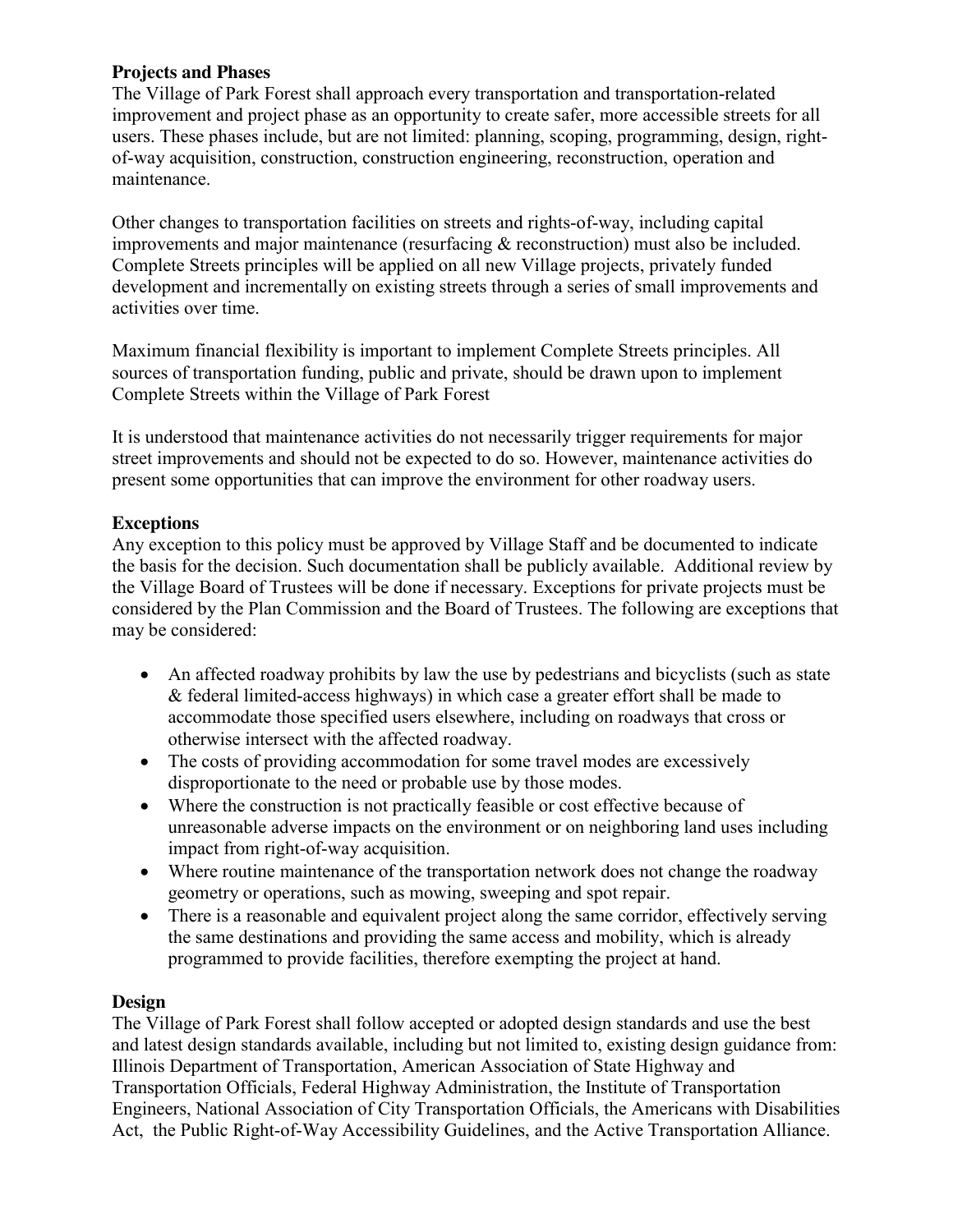In recognition of various contexts and public input, a flexible, innovative and balanced approach that follows other appropriate design standards may be considered, provided that a comparable level of safety for all users is present.

## **Context Sensitivity**

The Village of Park Forest shall implement Complete Streets solutions in a manner that is sensitive to the local context and character, aligns transportation and land use goals and recognizes that the needs of users may vary by case, community or corridor.

#### **Performance Measures**

The Village of Park Forest shall measure the success of this Complete Streets policy using, but not limited to, the following criteria:

- Rate of crashes, injuries and fatalities by mode
- Linear feet of pedestrian accommodations built
- Number of ADA accommodations built
- Miles of bike lanes/trails built or striped
- Number of transit accessibility accommodations built
- Number of street trees planted
- Crosswalk and multimodal intersection improvements
- Vehicle Miles Traveled (VMT)
- Number of approved exemptions from this policy
- Within six months of the adoption of this policy the Village shall create individual numeric benchmarks for each of the performance measures as a means of tracking and measuring the annual performance of the program. Annual/bi-annual reports shall be posted online for each of the above measures.

## **Implementation**

The Village views Complete Streets as integral to everyday transportation decision-making practices and processes. To this end:

- The Village will make this Policy and the Park Forest Bicycle & Pedestrian Plan part of the Unified Development Ordinance (UDO) which will be adopted in the fFall of 2015.
- The Department of Economic Development and Planning, the Department of Public Works, the Department of Recreation and Parks, and other relevant departments, agencies or committees shall incorporate Complete Streets principles into all appropriate plans, manuals, checklists, decision trees, rules, regulations and programs as appropriate.
- Review all new roadway projects, public and private developments and other Complete Streets-related improvements, early in the planning process, to ensure consistency with this policy and the Bicycle and Pedestrian Plan.
- Ensure that the Five Year Capital Plan incorporates implementation of the Complete Streets Policy and the Bicycle and Pedestrian Plan with any proposed roadway and parks projects.
- Village Staff shall identify current and potential future sources of funding for street improvements and recommend improvements to the project selection criteria to support Complete Streets projects.